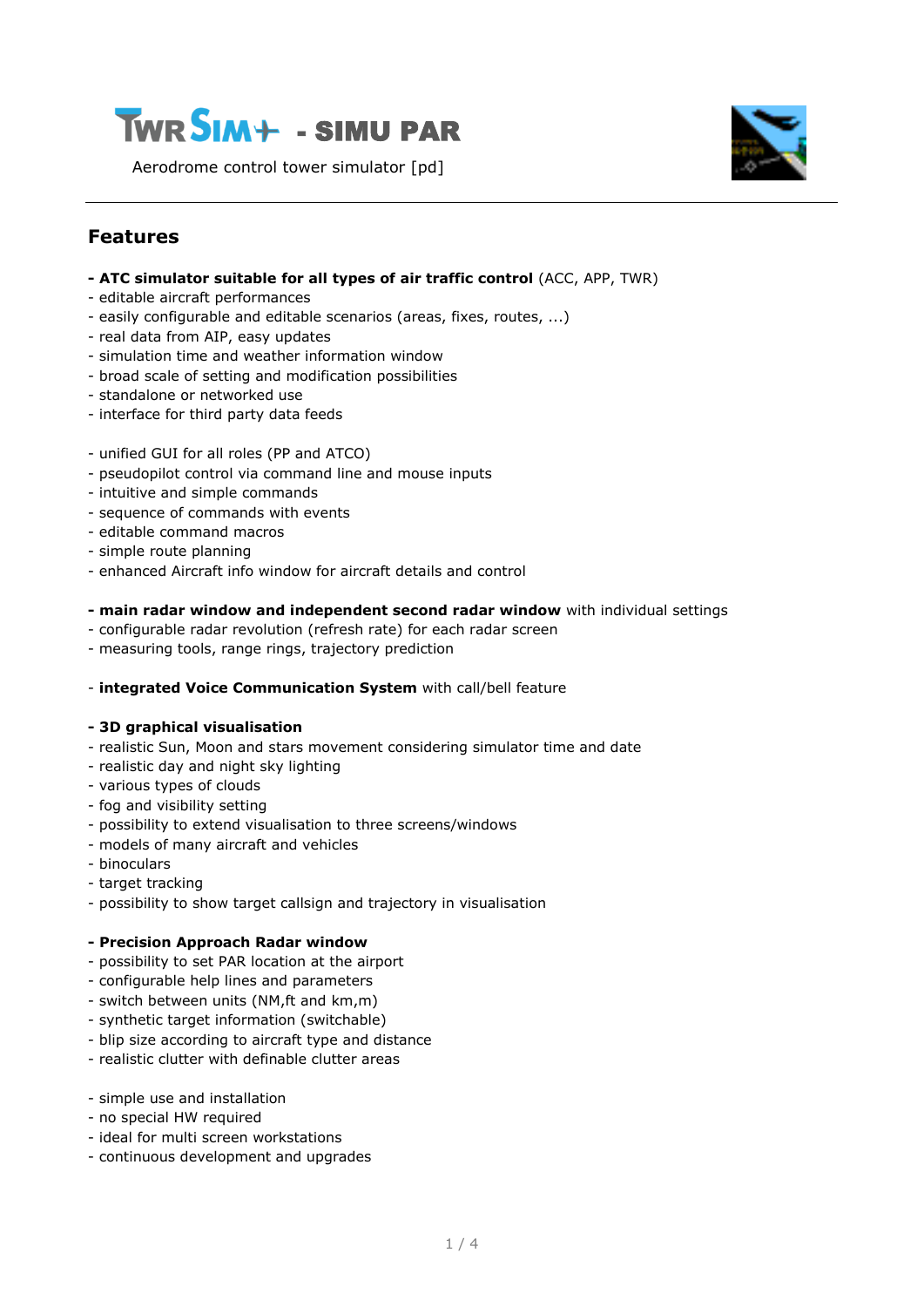# **User interface**

The user interface consists of several parts:

- Main window which includes:
	- o Radar screen
	- o Aircraft information window
	- o EFIS (electronic flight information system)
	- o Weather information window
	- o Target list
	- o Point/Area/Route list
	- o Command line and command history
	- o VCS window
	- o Debug window
	- o Menu and Toolbar
- 3D Tower view
- Map overview (second radar window)
- Precision Approach Radar (PAR) view and PAR configuration window
- Help and configuration window



Figure 1: Main window

The radar screen shows the following:

- targets (aircraft, ground vehicles, …)
- points (waypoints, navaids, …)
- areas (sectors, CTR, TMA, CTA, FIR, …)
- routes (runways, taxiways, RNAV routes, air routes, SIDs, STARs, …)
- measure tools (measure vector, runway center line, range rings, …)

The radar target contains target actual position, speedvector, history points and label. The actual selected target is indicated by a ring around it.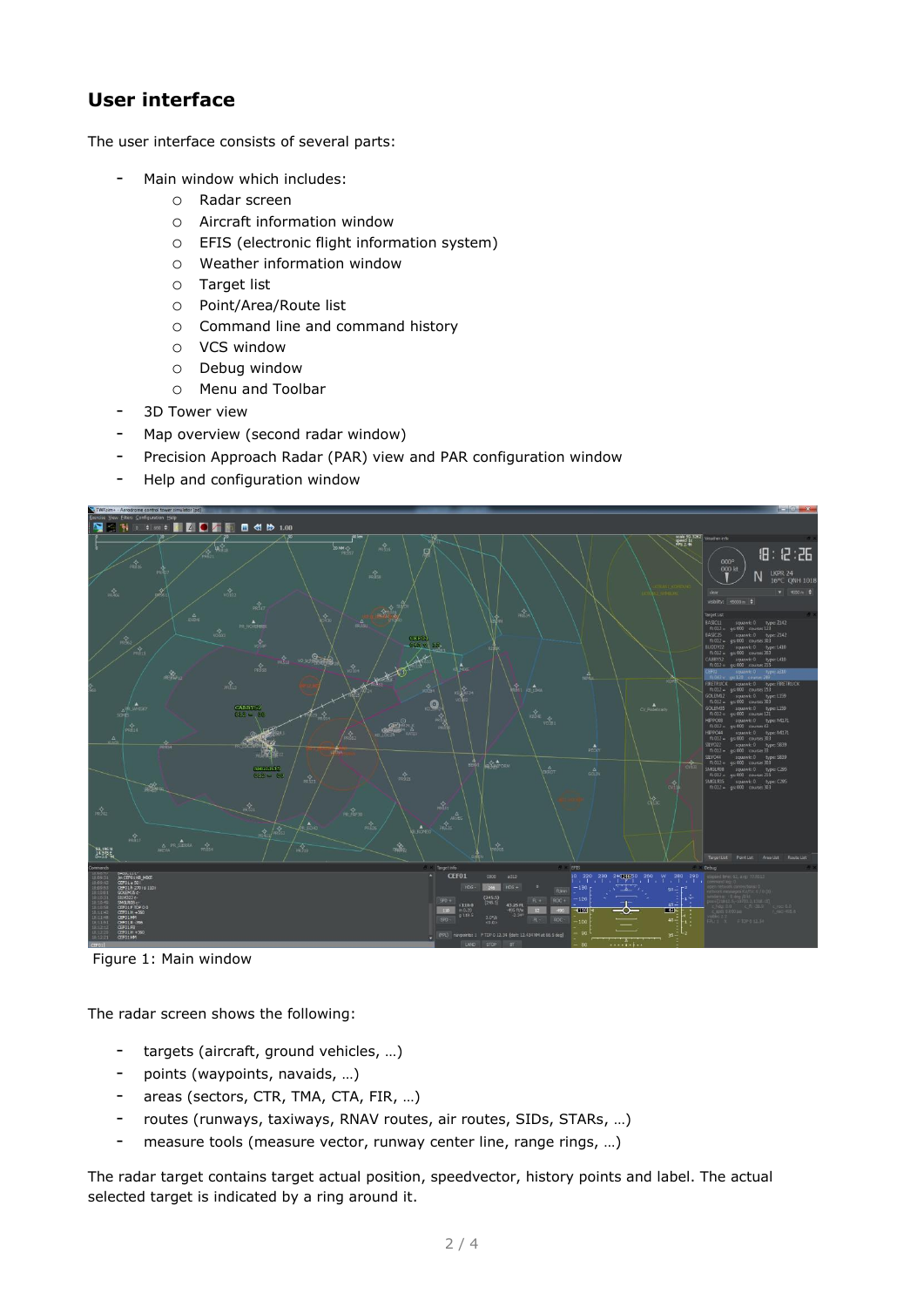The target label consists of the callsign, actual flight level, indication of vertical movement and the ground speed (x10 kts).



Figure 2: PAR window Figure 3: PAR config.



Figure 4: Map overview Figure 5: Radar target





Figure 6: Target info / PP control and EFIS Figure 7: VCS window and PTT indication





Figure 8: Measure tools